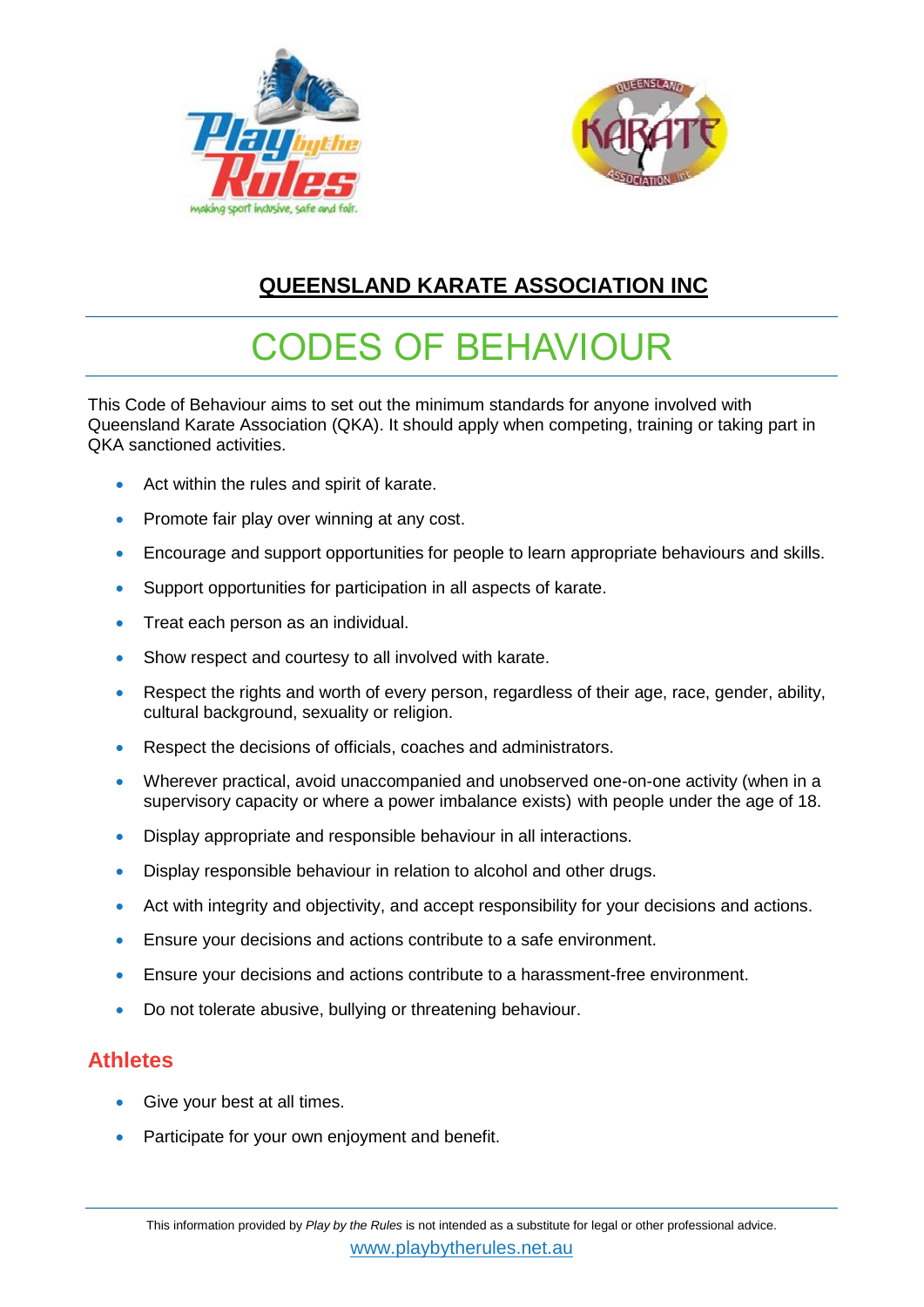



Play by the rules and show respect for other athletes, coaches and officials.

#### **Coaches**

- Place the safety and welfare of the athletes above all else.
- Help each person (athlete, official, etc.) to reach their potential. Respect the talent, developmental stage and goals of each person and encourage them with positive and constructive feedback.
- Obtain appropriate qualifications and keep up-to-date with the latest coaching practices and the principles of growth and development of young athletes.
- Ensure that any physical contact with another person is appropriate to the situation and necessary for the person's skill development.

## **Officials**

- Place the safety and welfare of the athletes above all else.
- Ensure all players are included and can participate, regardless of their race, gender, ability, cultural background, sexuality or religion.
- Be consistent, impartial and objective when making decisions.
- Address unsporting behaviour and promote respect for other athletes and officials.

#### **Administrators**

- **Ensure quality supervision and instruction for players.**
- Support coaches and officials to improve their skills and competencies.
- Act honestly, in good faith and in the best interests of the sport as a whole.
- Ensure that any information acquired or advantage gained from the position is not used improperly.
- Conduct QKA responsibilities with due care, competence and diligence.

#### **Parents**

- Encourage your child to participate, do their best and have fun.
- Focus on your child's effort and performance, rather than winning or losing.
- Never ridicule or yell at a child for making a mistake or losing a competition.